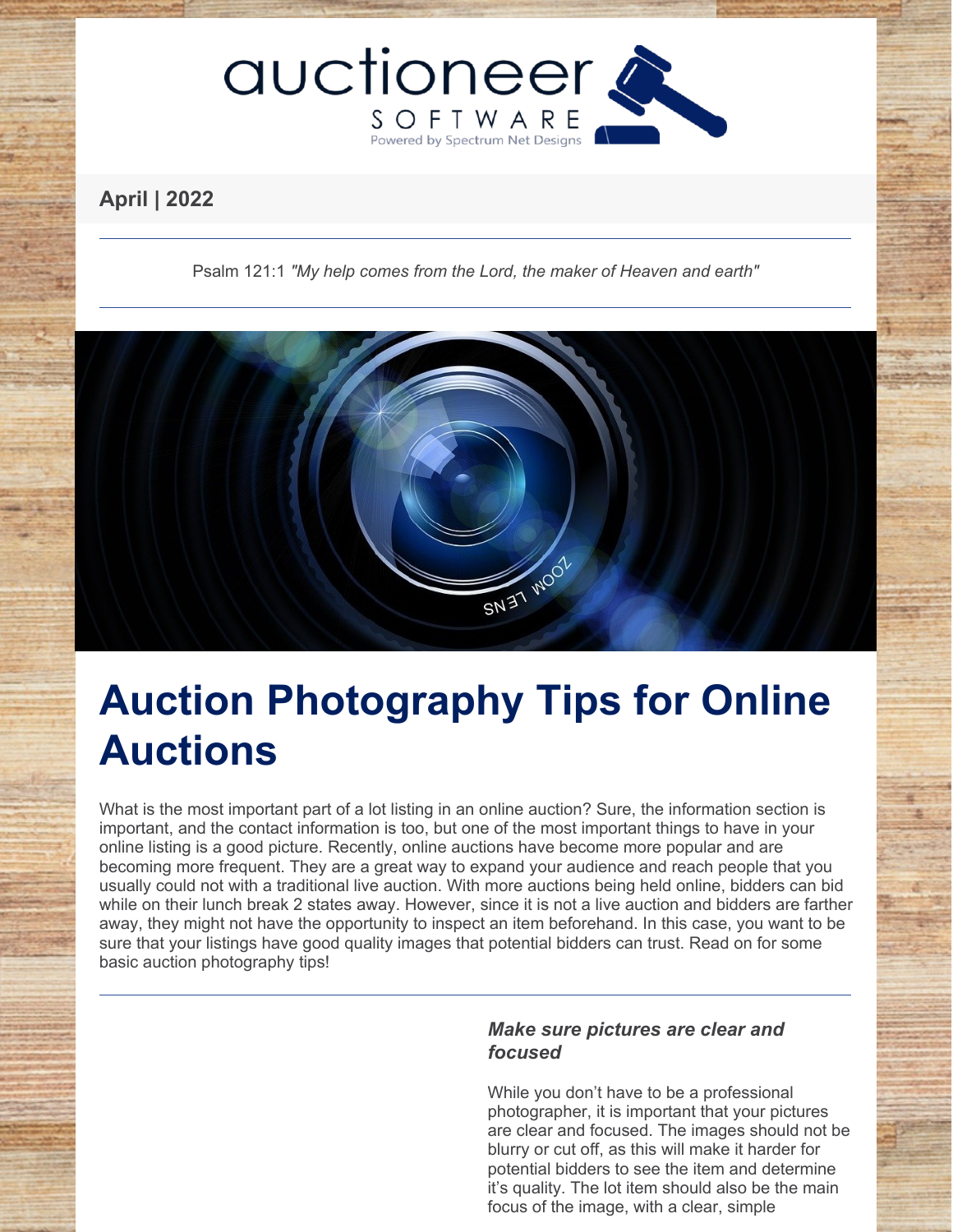

background. A background that is too cluttered can detract from the featured item and cause the bidder to lose interest. It can also cause confusion about what item is actually available and what is just in the background.

# *Good Lighting*

While you don't have to be a professional photographer, it is important that your pictures are clear and focused. The images should not be blurry or cut off, as this will make it harder for potential bidders to see the item and determine it's quality. The lot item should also be the main focus of the image, with a clear, simple background. A background that is too cluttered can detract from the featured item and cause the bidder to lose interest. It can also cause confusion about what item is actually available and what is just in the background.

## *Correct Image Size*

Lastly, when uploading images of your lot items in your online auction, be sure they are sized correctly. If you use any one of our live or online auction **[Software](https://www.auctioneersoftware.com/custom-software-development/)** programs, we recommend using a picture that has a 4:3 size ratio (or 1024 by 768 pixels). If you don't use our auction software, the ideal picture size can easily be tested by uploading a test photo and seeing how it looks, then adjusting it's size if necessary. It is important to have the correct size image so nothing gets cut off, the picture doesn't become grainy and pixelated once uploaded, or is too large or too small. Having the correct image size will ensure that bidders are able to clearly see the image and that it will load properly on all devices.



While there are many important parts of your online auction listings, having a good photo of each item is one of the most important. A good photo will not only allow the bidder to clearly see all the details, but it will also make your business and auction seem more reputably and trustworthy and they will have confidence that if they win the item, you will be able to deliver exactly what was promised.

If you need help figuring out the best photo sizes for your online auctions, or if you want a second opinion about a photo, we can help! **[Contact](https://www.auctioneersoftware.com/contact-us/) us today** to get started!

**Need some help getting started taking better pictures? We can [help](https://www.auctioneersoftware.com/auction-online-marketing/)!**

#### **Online Auction Software**

People have been buying and selling items through auctions for hundreds of years. Now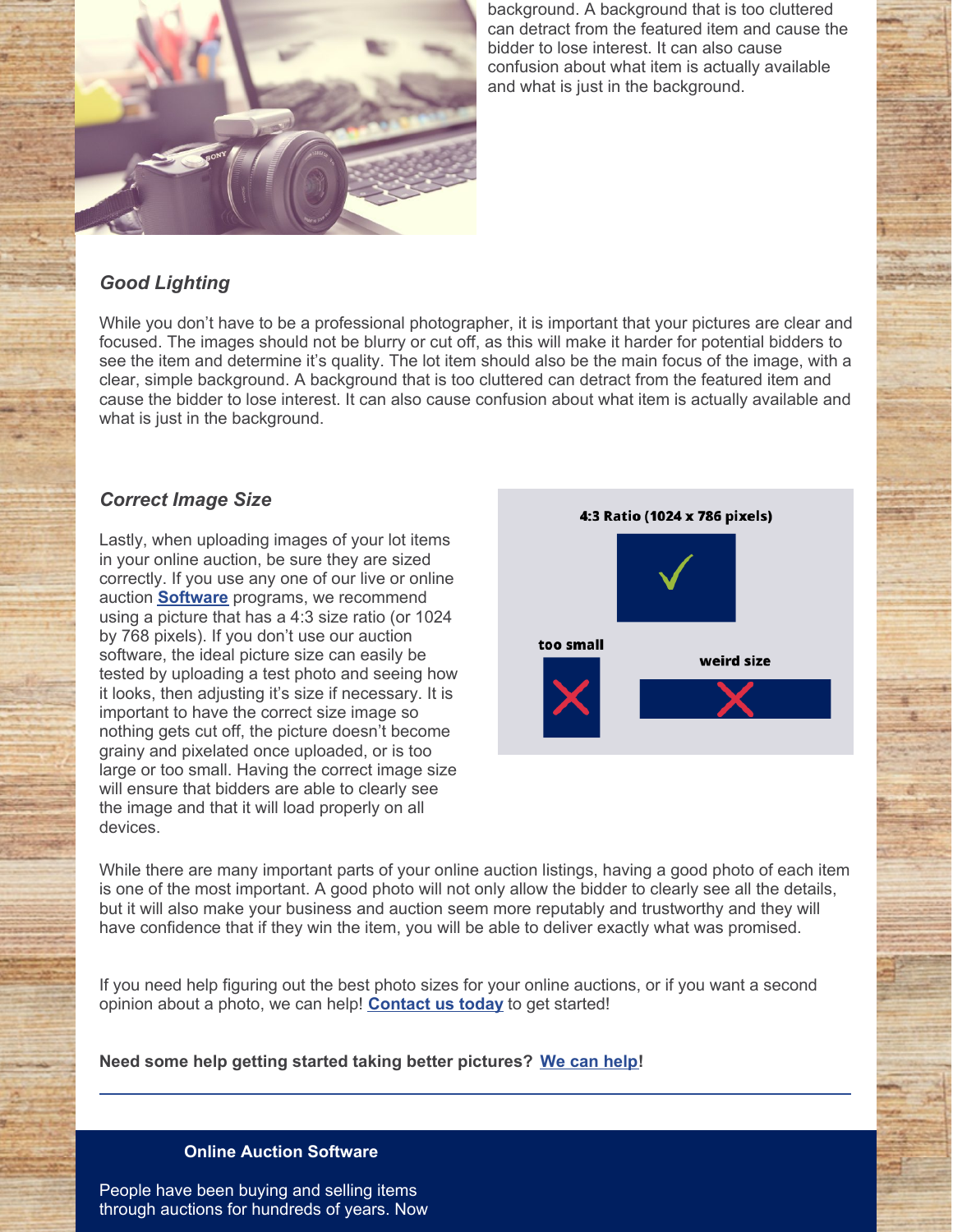online auction sites are a normal part of everyday life. With many other online auction providers out there, we make it easy by offering you ready-to-go online auction software with features to help your auctions run smoothly and efficiently.

Other online auction providers: Why should you have to pay their fees and abide by their selling rules? And who wants to go through the hassle of trying to figure out "do-it-yourself" online bidding software? Shouldn't there be an easier way to create and manage online auctions? Auctioneer Software is the online auction provider you can turn to for all of your software needs.

# **[Request](https://www.auctioneersoftware.com/contact-us/) FREE Demo**

**Online Auctions** Software

# **Call For Pricing**

| $\circlearrowright$<br>Web Based Admin |  |
|----------------------------------------|--|
| $\odot$ Responsive Design              |  |
| $\odot$ Invoices & Reporting           |  |
|                                        |  |

Cosignor statements, unlimited pictures, user friendly

**Request Free Demo** 



# **JUST IN CASE YOU MISSED IT!**